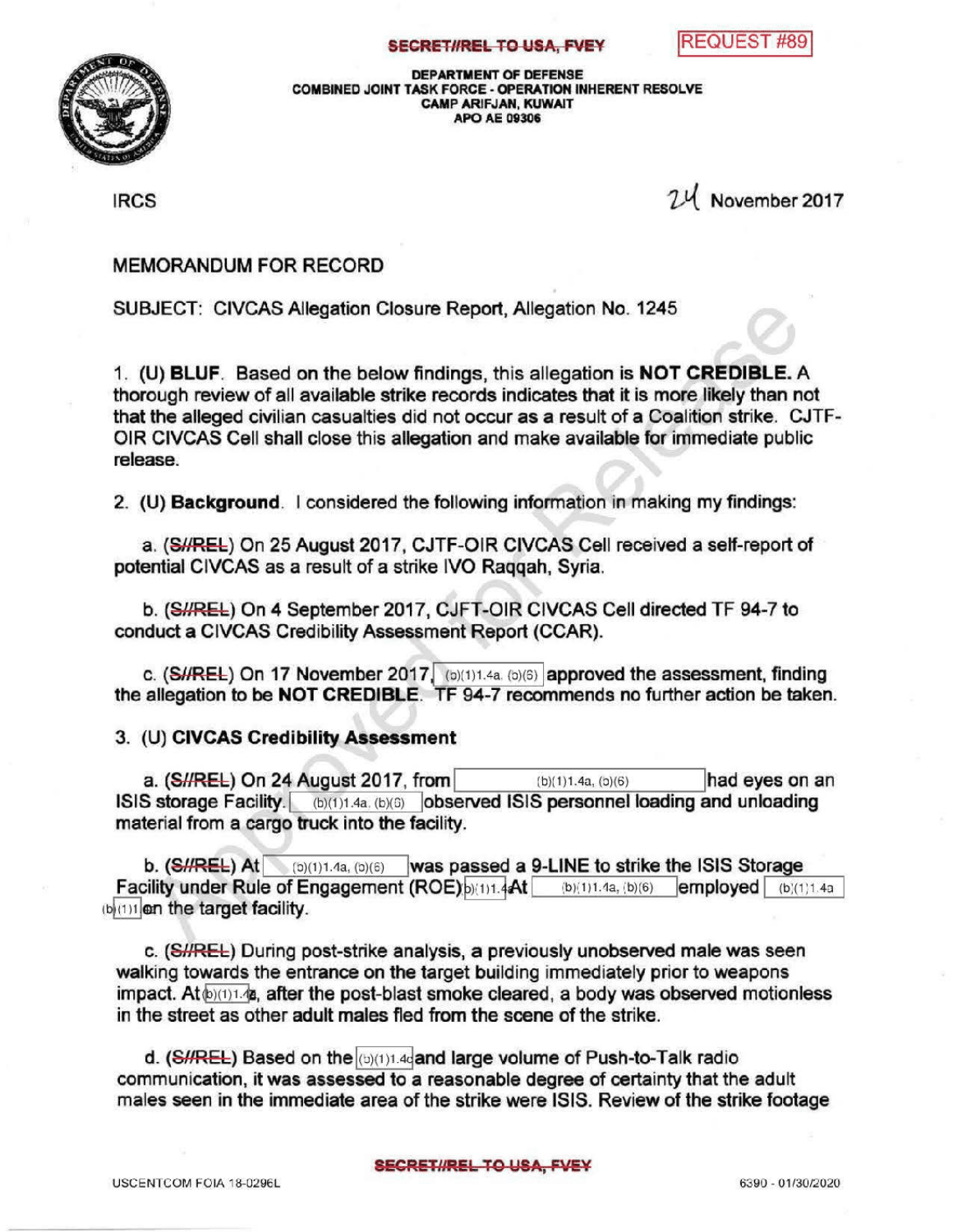## SECRETIREL TO USA, FVEY

**IRCS** 

SUBJECT: CIVCAS Allegation Closure Report, Allegation No. 1245

 $P^2$ 

revealed that the adult male appeared to be entering the target facility at the time of impact

e. (S//REL) No civilian casualties were reported to US or SDF Forces. Based on a review of all reasonably available information,  $TF$  $\Box$  assessed the alleged 1 x adult male as EKIA.  $T\mathbb{F}$  complied with the LOAC and the applicable ROE.

4. (U) Action.

(U) I direct closure of this CIVCAS incident and that CJTF-OIR PAO publish the result of this CIVCAS assessment in a press release as soon as practicable.

| 5. (U) Point of contact is | $(b)(3) 10$ USC 130b; $(b)(6)$ |
|----------------------------|--------------------------------|
| (b)(6)                     |                                |

2 Encls

1. Initial Assessment

2. CCAR

KENNETH L. KAMPER **BG, US ARMY** Chief of Staff